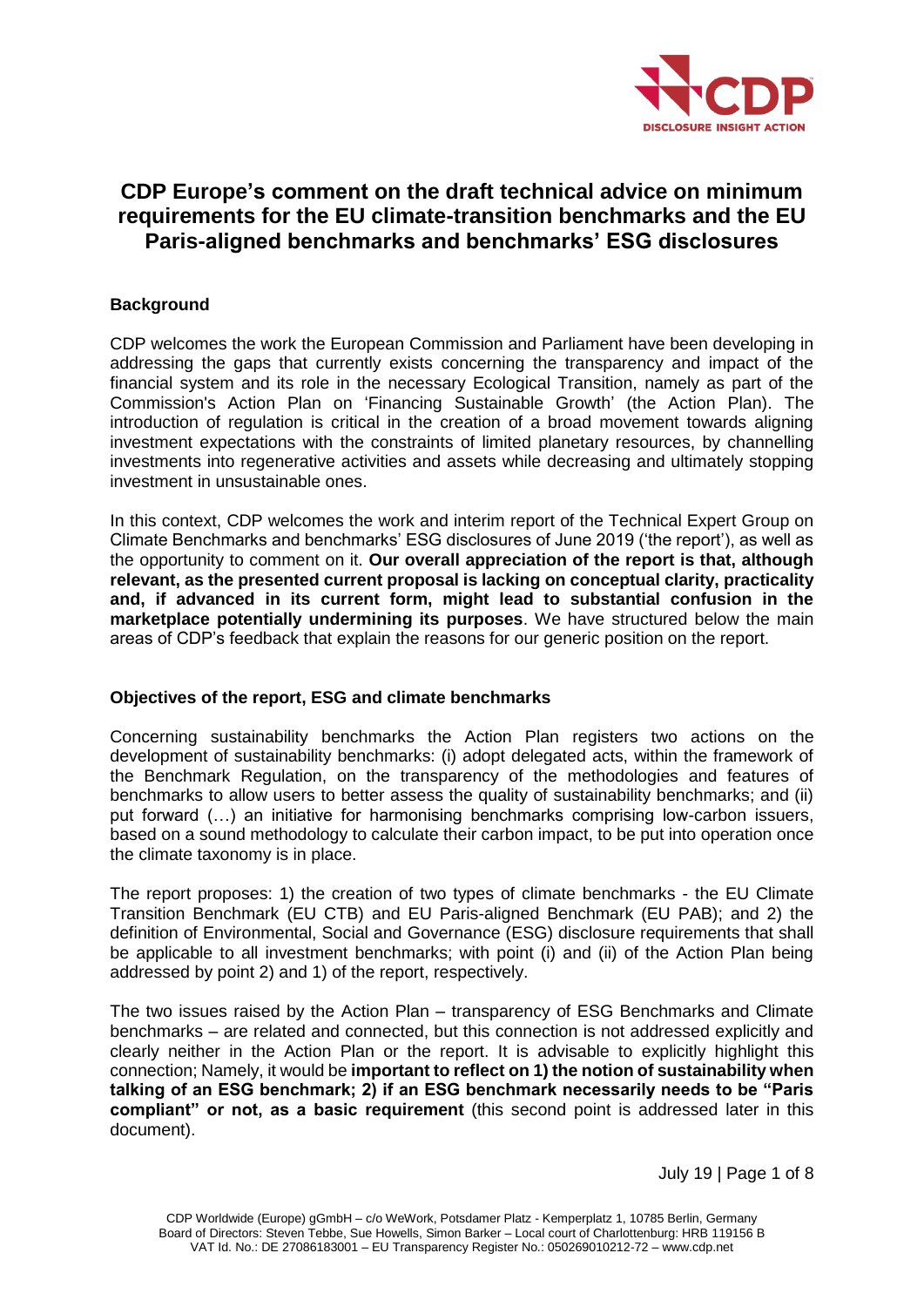

#### **The notion of sustainability for ESG benchmarks**

When talking of sustainability benchmarks, it is important to have a practical definition of sustainability which addresses, at least, the spatial and time scales that are being assessed<sup>1</sup>. While the spatial scale might seem obvious – global, in line with how the financial system works, its impacts and the nature of the current economy – its temporal scale is less certain. If companies work often at time scales which seldom encompass 1 to 3 years, investment is often made at much shorter time scales, often not even meaningful for a human being (e.g. high-frequency trading). Any of these scales are much shorter than the scale of infrastructure in the economy or the nature of the many physical processes currently being disrupted in fundamental ways. This mismatch of time scales has recently been widely and amply acknowledged in the financial community, namely by Mark Carney speech on the "Tragedy of the horizons"<sup>2</sup> .

Especially climate risks or opportunities that are unlikely to materialize over the next few years, but could be significant over longer horizons, tend to be under-priced or underappreciated by investors. This discrepancy is to be addressed on finance in order to better align it with the needs of people living within finite planetary resources – through **disclosure requirements on the time scales involved in the definition of any sustainability benchmark or concrete recommendations on the time scales suitable in the creation of those benchmarks need to exist**.

#### **Clarity on use of terminology**

 $\overline{a}$ 

We find that the report is sometimes confusing as it uses ambiguous language when talking about benchmarks, disclosures and data. Although the report has the ambition to address ESG benchmark indices for different asset classes, it mainly focuses on equity or discusses equity related challenges. On equity (listed companies), we believe it is important to be very clear on use of terminology. When talking about ESG benchmarks we can be talking of the specific rating of the equity (e.g. is the company in CDP A list) or a specific portfolio of companies that have been selected using a "benchmark methodology". The two are significantly different and can be referred to as "benchmarks". Same thing applies to "benchmarking methodology", disclosure and data.

In our view, there is **a cascade of both data, disclosure requirements and methodologies that should be clearly laid out** in order to distinguish the (many) different layers. We illustrate this in the following picture:

<sup>1</sup> See for example Bell and Morse (2008), pp.14 and 15 - "… there are two questions that need to be answered before achieving sustainability: 1) Over what space is sustainability to be achieved?; 2) Over what time is sustainability to be achieved? The answers to these may, at first, appear rather obvious (…) the difficulty is that these scales are all interlinked. The smaller the scale the harder it is to know where to draw the line." - or Heinin (1994), pp. 31 – "Sustainability must be made operational in each specific context (e.g. forestry, agriculture), at scales relevant for its achievement, and appropriate methods must be designed for its long-term measurement." <sup>2</sup> [https://www.bankofengland.co.uk/speech/2015/breaking-the-tragedy-of-the-horizon-climate-change-and](https://www.bankofengland.co.uk/speech/2015/breaking-the-tragedy-of-the-horizon-climate-change-and-financial-stability)[financial-stability](https://www.bankofengland.co.uk/speech/2015/breaking-the-tragedy-of-the-horizon-climate-change-and-financial-stability)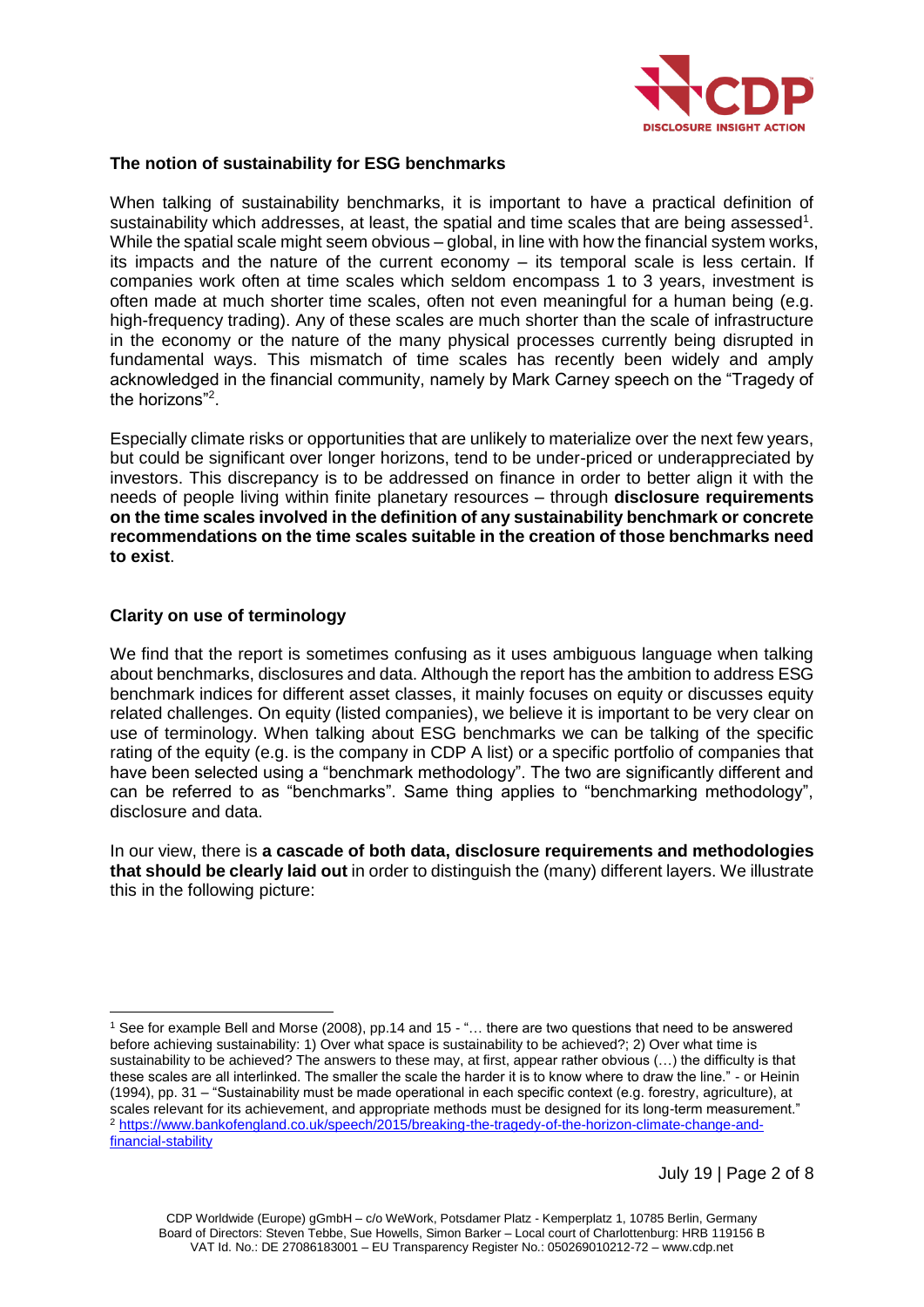



While the report should be focusing mainly on "Equity Indices" and their disclosure requirements, it talks about these different layers without clearly distinguishing them which is confusing and ambiguous at times. A specific Equity ESG Rating benchmark methodology can become an Equity Index (e.g. DJ Sustainability Index), while there are publicly available ESG ratings (e.g. CDP corporate ratings) who do not have ambition to become Equity Indices but can be used as sole input or input components of equity indices. These different types of data, methods and their uses should be clearly identified and differentiated.

# **Minimum ESG Disclosures**

 $\overline{a}$ 

CDP finds that the list of ESG factors is generally correct, but that for **all ESG factors there should be requirements to disclose not only the performance on that specific factor, but also the methodology and data used to calculate them<sup>3</sup>** . In fact, only in this way it can address the concern stated in the Action Plan that "index providers have been developing ESG benchmarks (…) but the lack of transparency regarding their methodologies has affected their reliability".

CDP agrees with the classification of asset classes but is not able to follow the rationale for exclusion of certain disclosure factors in the overall list and why some apply to certain asset classes and not to others. We also find that many of the disclosure requirements are insufficiently defined in terms of their practical application, as there will need to be significant methodological innovation in order to apply them to specific contexts.

<sup>&</sup>lt;sup>3</sup> Appendix C provides "Further details and guidance on the factors to be reported" on the ESG factors. We note that the guidance is short in detail and that sometimes it adds additional disclosure requirements for methodology to calculate the factors (8 out of 27 ESG factors) and for us it is not clear why some factors do not include this methodology requirement as none of these factors is trivial in their evaluation/assessment. We also think that disclosure requirements should not be included in Appendix C if it is intended to provide guidance. Disclosure requirements should be included in section "3.3.2 Detailed minimum disclosure requirements table".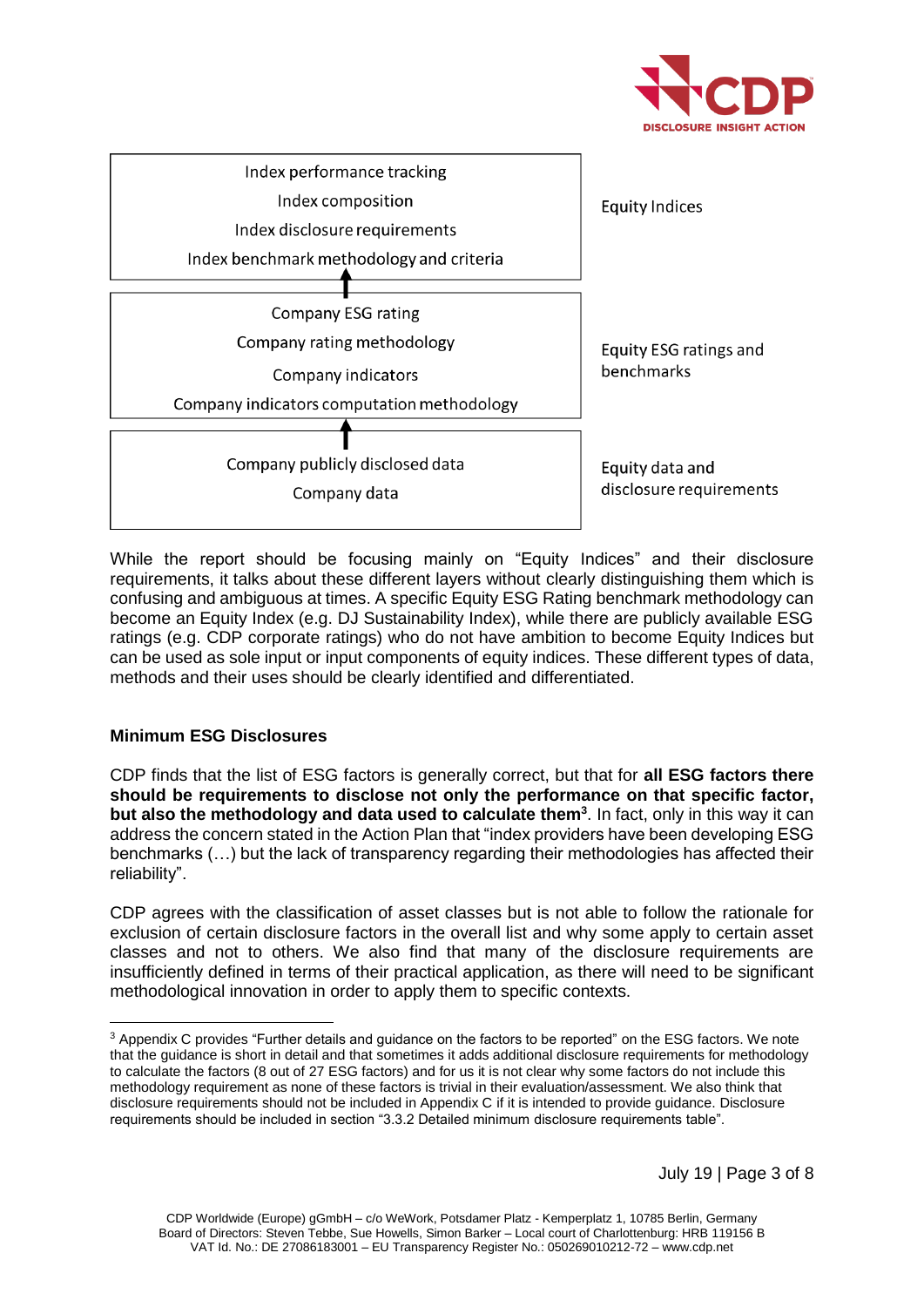

As an example, "% of UNGC violations" we assume refers to the 10 UNGC high-level principles concerning Human-rights, Labour, Environment and Anti-corruption<sup>4</sup>. It is not clear to us how those principles are assessed, as per each of the principles significant data and methodologies could have to be built in order to express such requirement on a % basis at an index level. It is contradictory that "% of UNGC violations" is required, but then the ESG Factor "Human Rights (Index)" is excluded for Equity. We assume it is because in fact, there is a Human Rights Index for countries but not one that is usable for corporates<sup>5</sup>. But is it the fact that there is not a Corporate Human Rights Index a reason to exclude it as an explicit disclosure factor from equity indices disclosures? CDP believes it is not and Index providers should be clear on how they are considering Human Rights issues. The disclosure on "% of UNGC violations" would be clearly ambiguous to this respect: how are such % calculated or how are the principles assessed, e.g. how are businesses assessed against "Principle 1: Businesses should support and respect the protection of internationally proclaimed human rights" or how are they assessed on "Principle 7: Businesses should support a precautionary approach to environmental challenges;"? In an Index of 10 companies, if one company violates one of the 10 principles, would that count as a disclosure of 10% UNGC violations (1/10 companies in violation) or 1% UNGC violations (1 company violating 1 principle out of 10 companies x 10 principles)?

Overall, **we find a high degree of discretionary judgement has been used in the "inclusion/exclusion" of ESG factors disclosure requirements**, which may or may not be sensible per each asset class. We find that ESG factors might not have been thought of as "broad categories" of theme relevant areas, but more on a pragmatic and heuristic fashion of what can be done now. We have already referred to the human rights issue for equity, but we could also refer to "Controversial weapons" or "Fossil Fuel exposure" or "Green revenues" (in this case GDP) that we believe would apply also at country level (Fixed income - SSA) but have been excluded of the list of disclosure factors. We note for example, that the list of criteria that applies to commodities is considerably reduced, which we are not sure is justifiable.

We also note that ESG Indices may be "sustainability theme specific", e.g. climate or human rights specific. In those cases, we see the rationale to disclose information about some of the other themes (e.g. a climate index to disclose how it performs on human rights). What is more **difficult to understand than is why the disclosures apply only to "ESG benchmarks" and not to all financial indices** – which is what should be required if ESG is to move beyond a niche financial market. We understand that the mandate of the Action Plan has framed this as an ESG specific issue

*"Traditional benchmarks reflect the status quo and their methodologies, as a result, reflect sustainability goals only to a limited degree. As such, they are not appropriate to measure the performance of sustainable investments. In response, index providers have been developing ESG benchmarks to capture sustainability goals, but the lack of transparency regarding their methodologies has affected their reliability. More transparent and sounder sustainable indices' methodologies* 

 $\overline{a}$ 

July 19 | Page 4 of 8

<sup>4</sup> The report states in Appendix C ESG Disclosure Factors: "Weighted average percentage of index constituents violating the principles of the UN Global Compact".

<sup>&</sup>lt;sup>5</sup> We acknowledge the existence of the [Corporate Human Rights Benchmark,](https://www.corporatebenchmark.org/) while recognizing that an insufficient number of companies might be currently rated for the inclusion and use of such benchmark(s) into an Equity index.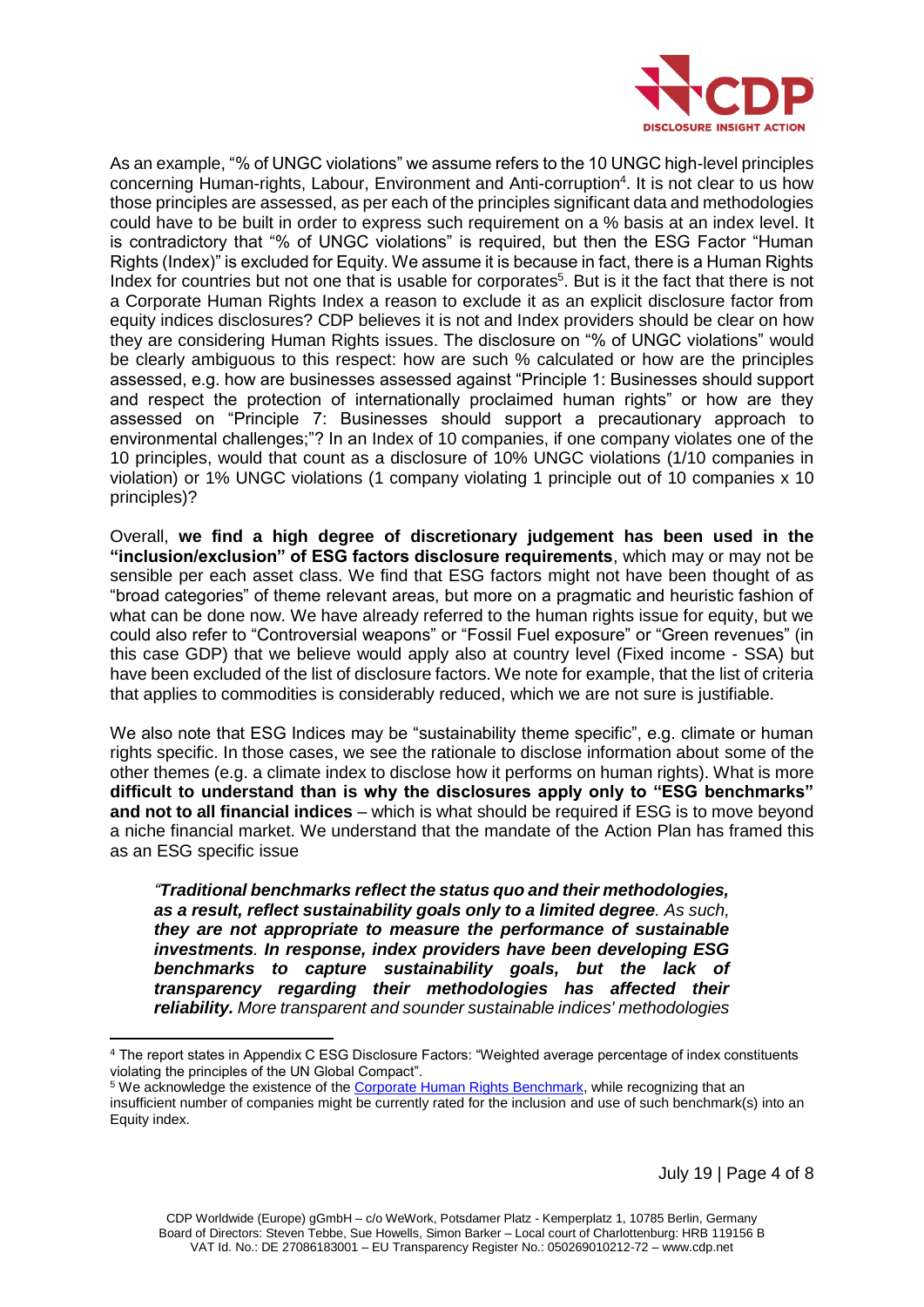

*are needed to reduce greenwashing risks. For instance, a sound methodology for low carbon indices should reflect compatibility with the objectives of the Paris Agreement, in order to improve the performance assessment of low-carbon funds."<sup>6</sup>*

but somewhere it should be noted that the issue is not only one of lack of transparency of ESG benchmarks but of lack of transparency of ALL benchmarks in relation to sustainability indicators. In that respect we welcome Art. 27 of regulation amending regulation (EU) 2016/1011, as noted in section 3.5 of the report, that requires an explanation of how the methodology of ALL benchmarks "aligns with the target of carbon emissions reductions or attains the long-term global warming target of the Paris Climate Agreement". We believe a similar recommendation should have been made in relation to key ESG factors.

#### **Inclusion of water-related and biodiversity metrics as part of Environmental disclosure ESG factors**

The environmental disclosure factors seem to be clearly biased towards the topic of climate change. We believe that it would be better in that case to call it "climate disclosure". However, given that the focus is on ESG benchmarks, we believe that the E ("Environment") part of the disclosure needs to be broaden up beyond climate-related aspects and that the TEG should consider at least the inclusion of:

- a water disclosure metric, the rationale for this is that the health of natural water bodies is critical for ecosystems, human development, as well as critical to achieving the Paris Agreement and 1.5-degree future;
- a biodiversity disclosure metric, the rationale for this being that biodiversity is a critically threaten planetary boundary and a key indicator of the health of an ecosystem.

# **EU Climate Transition and EU Paris-aligned Benchmarks**

We welcome the ambition on having what is in practice a label for "EU Paris-aligned" Benchmarks and also that this label would be applied to all benchmarks (with exception of currency and interest rate). However, we do also have serious concerns on the feasibility and adequacy of some of the recommendations in the report, namely:

#### *On Issuers and asset classes in scope of climate benchmarks minimum requirements (5.1.2)*

We believe that sovereign-based issuance indices and private market indices should be in scope; lack of data should not be a reason to stop the obligation for these indices to demonstrate their alignment; only in this way can we actually move the financial system towards higher levels of transparency on what assets are being funded;

In particular lack of "carbon footprint" data is neither necessary or, in many cases, desirable; it should be avoided to wait for "carbon footprint" data on investment decisions as, by that time, it might be too late; carbon footprints are backward looking and, although having considerable value in assessing impact, cannot and should not be the sole measure of carbon impact;

 $\overline{a}$ <sup>6</sup> European Commission Action Plan 'Financing Sustainable Growth', page 7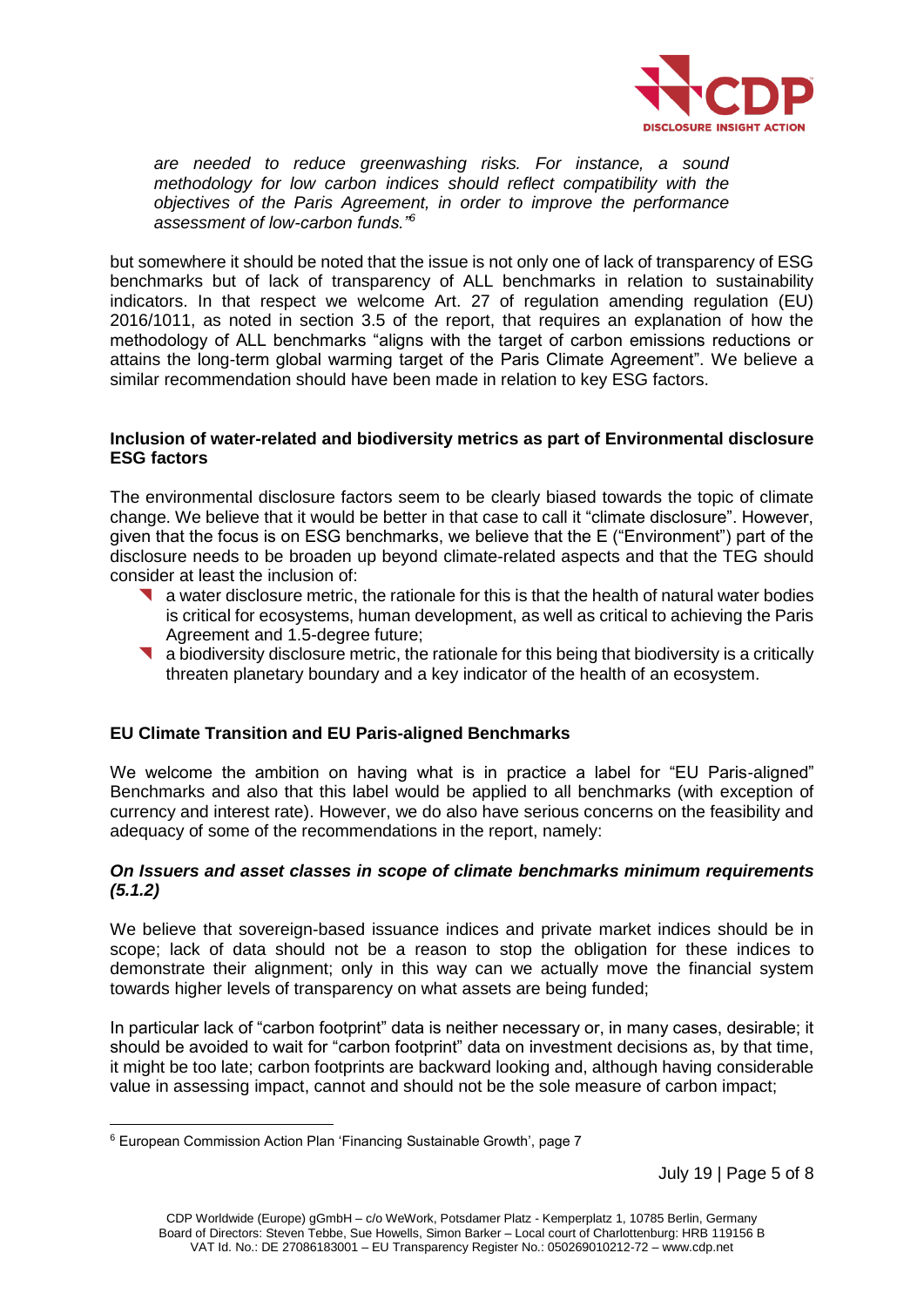

In particular in the context of sovereign bonds, particular emphasis should be put on committed carbon forward, this is, a measure of the amounts of carbon a particular programme or policy for which financing is being requested is going to emit in future; many governments worldwide are making considerable expansions of their coal capacity and such policies have no reflection on their cost of capital.

# *On USE CASES AND OBJECTIVES (5.2)*

The TEG should consider adding a corporate disclosure/transparency objective, as highquality disclosure of climate impact and related risks or opportunities by corporate issuers is a pre-requisite for building meaningful and trustworthy CTBs or PABs.

A key issue today is that financial markets do not provide adequate incentives for corporate issuers to (a) measure GHG emissions comprehensively and accurately, (b) set meaningful emissions reduction targets and (c) reduce absolute greenhouse gas emissions.

Therefore, the creation and market adoption of CTBs and PABs should create incentives for corporates to be transparent about their impact (accurate measurement of Scope 1, 2 and 3 emissions) and their strategies to reduce their impact in the future.

The TEG should consider including in its minimum standards for CTBs and PABs the inclusion of a requirement to include/overweight those companies with accurate and complete measurement of GHG emissions and ambitious absolute emissions reduction targets. The level of ambition of an emission reduction target against temperature goals can be measured already today.

A transparency objective would also be aligned to the ambitions of fostering better climaterelated disclosures through the TEG's updated non-binding guidelines to the Non-Financial Reporting Directive.

# *On Technical advice on the calculation of carbon intensity (5.3.3)*

We would like to bring to the TEG's attention the fact that introducing Total Capital as the denominator in the calculation of carbon intensity is not aligned with the recommendations of the Task Force on Climate-Related Disclosures. The TCFD recommends asset owners and asset managers report to their beneficiaries and clients the weighted average carbon intensity of their portfolios expressed in tons CO2e / \$M revenue.

# *On Technical advice on carbon intensity for climate benchmarks (5.3.6)*

CDP does not understand how the minimum reduction of 50% of GHG intensity applies – is it at any given moment? Is it a target for the index by a given date? – and what the rationale for it is. If the 50% reduction in intensity compared to investable universe applies at any given point in time, then it is welcome, but we do not understand how it is compatible with the requirement put forward in 5.7.1 (weighting constraints). If the requirement is for reduction by a given date, then it seems contradictory to express it in terms of reduction relative to the investable universe – one would need to know what the expected reduction is for the investable universe to know if it is Paris-aligned.

July 19 | Page 6 of 8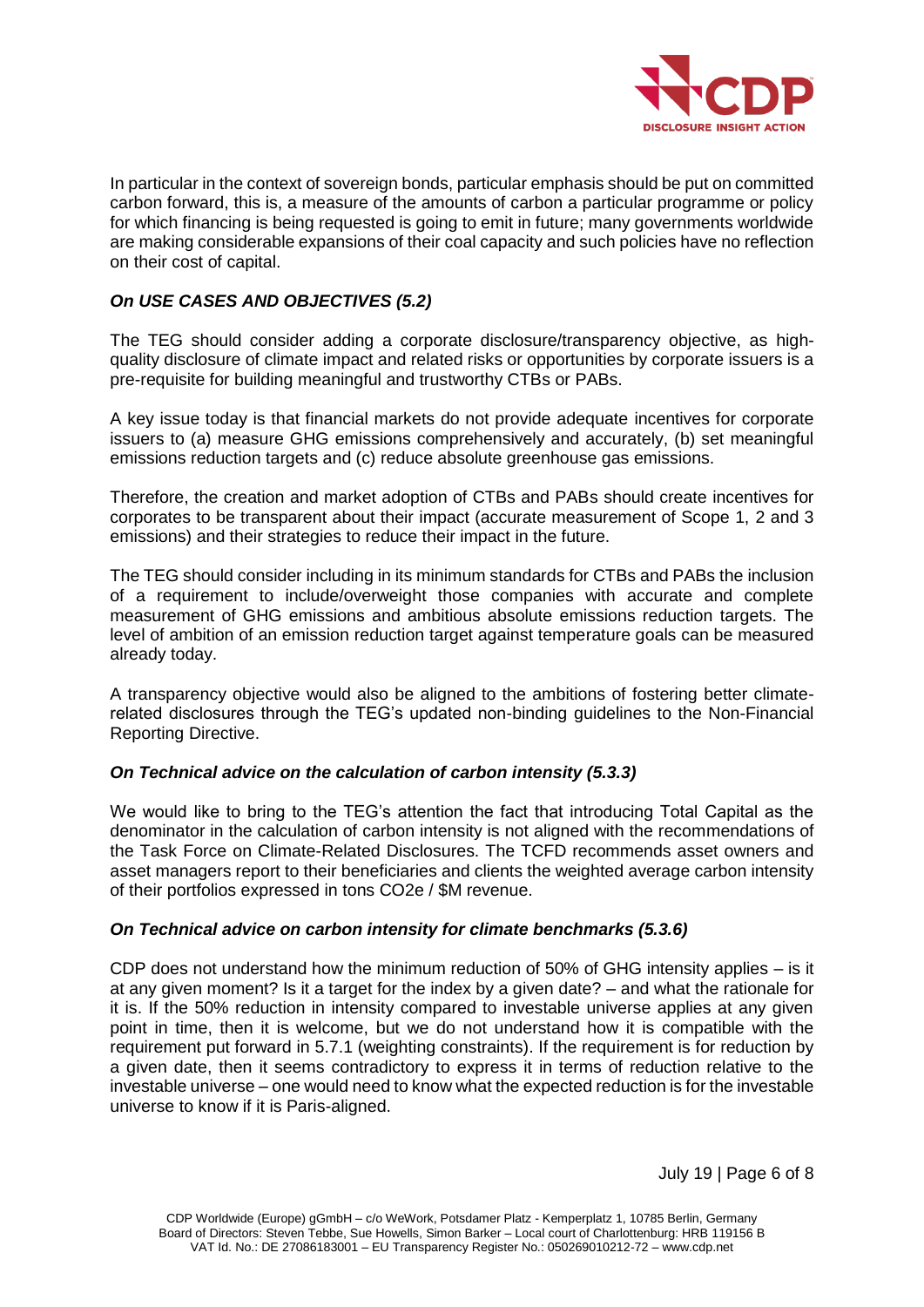

In all cases, the justification provided is one of authority ("after consultations and roundtables with asset managers"), while we believe there should be a clearer rationale for the recommendation that is a key component of the minimum technical standards for EU PABs (5.10).

A 50% reduction by 2030 might be considered appropriate, although it will depend on what is the growth of the denominator (total capital); if total capital (book value) grows at same pace of economy say, the usual 3% that economists often use for long-term economic outlook, then in 10 years total capital will grow by 30% and the amount of reductions needed to meet the Paris agreement's requirements are considerable higher than what the target implies. If it is a 50% reduction by 2050, then it seems wholly inappropriate.

# *On Technical advice on dynamic decarbonization for climate benchmarks (5.5.2)*

The report should explain better the use of inflation as a factor to adjust the decarbonization rate and what inflation rate should be considered in the calculation of different benchmarks with varying geographical exposures.

# *On Rationale for weighting constraints (5.7.1)*

Given that the use of Indices (particularly equity indices) is usually considered as a "passive" investment strategy and that there is value in the production of "specialized" indices in parts of the economy, CDP does not understand the proposal to constraint sector allocations. We would note that: 1) the proposal might or might not make sense, dependent on the specific sector classification and what is, or what is not, within a sector; 2) for some sector classifications, we would foresee it to be extremely difficult for an index to follow the rate of decarbonization required without having to significantly adjust its composition; 3) given that indices are passive investment strategies, isn't this shift of capital one of the main objectives?; 4) if all indices need to be labelled according to their alignment with Paris, does this mean that only indices that invest within the sector constraints can become EU PABs and that current ESG or climate indices that do not meet that requirement will not qualify?

The constraint is counter-intuitive and contradictory. One would say that it leads to lock in the old economy and that it is far from market consensus. Why do investors still need to invest in Coal, Oil and Gas or infrastructure that lock us down in a carbon intensive economy in a Parisaligned benchmark?

The use of GICS classification in "Table 8: Sectors GICS level2 classified by climate impact" is not market neutral, as GICS is a proprietary classification system and its use at level 2 requires the acceptance of license agreements and payment of fees. Furthermore, the consideration of financial companies as "Low climate impact sectors" can only be explained if considering their direct emission impact. The financial system actors have a fundamental role in the finance for the "high-carbon economy" as well as the "low-carbon economy" and we would dispute that their climate impact can be assessed purely based on their direct emissions. We believe that the classification of banks, diversified financials and insurance sectors as "low climate impact sectors" is contradictory with the efforts the EU is doing on the long-term sustainability of the financial sector.

# *On GREEN TO BROWN RATIOS (5.8)*